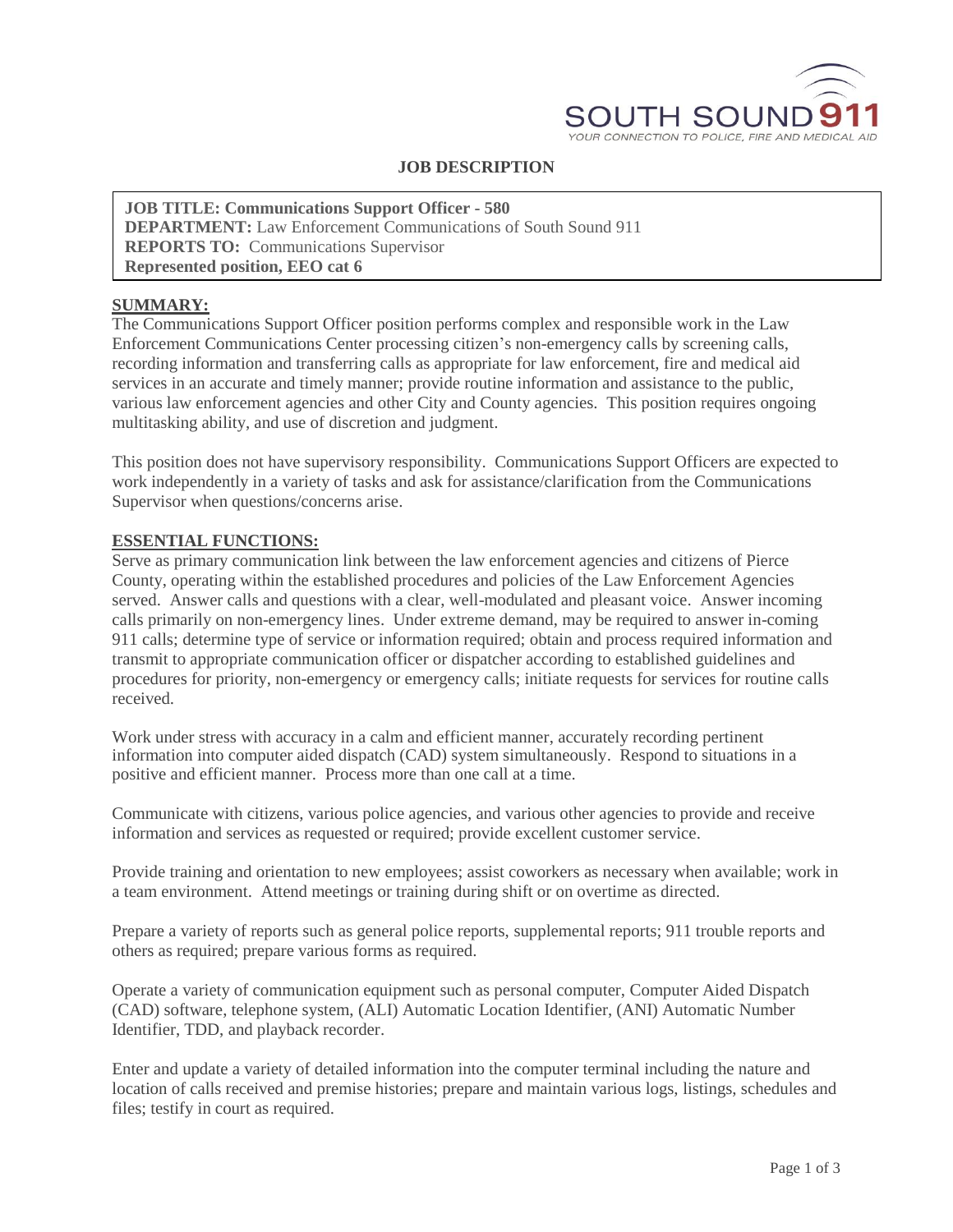Work overtime on a volunteer basis or assigned and mandatory to cover staffing needs. There is more overtime during vacation and/or illness periods and during seasonal workload peaks. May include both extended shift or work on scheduled day(s) off. Range of overtime per payroll period could be 0 to 24 hours.

# **QUALIFICATIONS:**

Graduation from high school or equivalent. Two years of experience involving considerable public contact and multi-tasking.

# **KNOWLEDGE AND EXPECTATIONS:**

Understand emergency services, communication codes, procedures, and geography of area served. Read, interpret, explain, apply and follow applicable laws, ordinances, codes, regulations, policies and procedures.

Read and interpret paper and/or electronic maps.

Prepare clear and concise reports using law enforcement report preparation procedures.

Perform limited clerical duties such as filing, duplications and typing.

Work appropriately with confidential material and information.

Keyboarding at 45 words net per minute from clear copy.

Work with speed and accuracy.

Follow safety rules and regulations.

Proficient with Microsoft Office software and database applications, peripheral equipment, fax machine, phone system, and teletype.

Communicate efficiently and effectively both orally and in writing using tact, patience and courtesy. Communicate fluently in English.

Maintain cooperative and effective working relationships with others.

Analyze situations quickly and adopt an effective course of action.

Organize work with many interruptions and multiple tasks to meet schedules and timelines.

### **LICENSES, CERTIFICATES AND OTHER REQUIREMENTS:**

Due to the confidential nature and demands of this position, candidates must possess an exemplary personal history and pass a background investigation as part of the pre-conditional offer of employment.

Maintain Washington State Patrol ACCESS Level I certification.

Completion of FEMA courses IS-100 and IS-700.

### **WORK HOURS:**

Eight (8) hour or 10 hour shift with 30 minute lunch break and two fifteen minute breaks which can be taken five minutes per hour or in a 15 minute segment. Shift start times vary by assignment. Work 40 hour shift anytime during a seven-day period including holidays. Shift is bid and awarded based on seniority. Rotate through a relief shift.

### **PHYSICAL REQUIREMENTS:**

Work overtime on a volunteer basis or assigned and mandatory to cover staffing needs. There is more overtime during vacation and/or illness periods and during seasonal workload peaks. May include both extended shift or work on scheduled day(s) off. Range of overtime per payroll period could be 0 to 24 hours.

The physical demands described here are representative of those that must be met by an employee to successfully perform the essential functions of this job. While performing the duties of this job, the employee is regularly required to sit at a computer terminal, use hands to and arms to reach, finger, handle, or feel, and finger dexterity necessary to operate equipment used in the position.